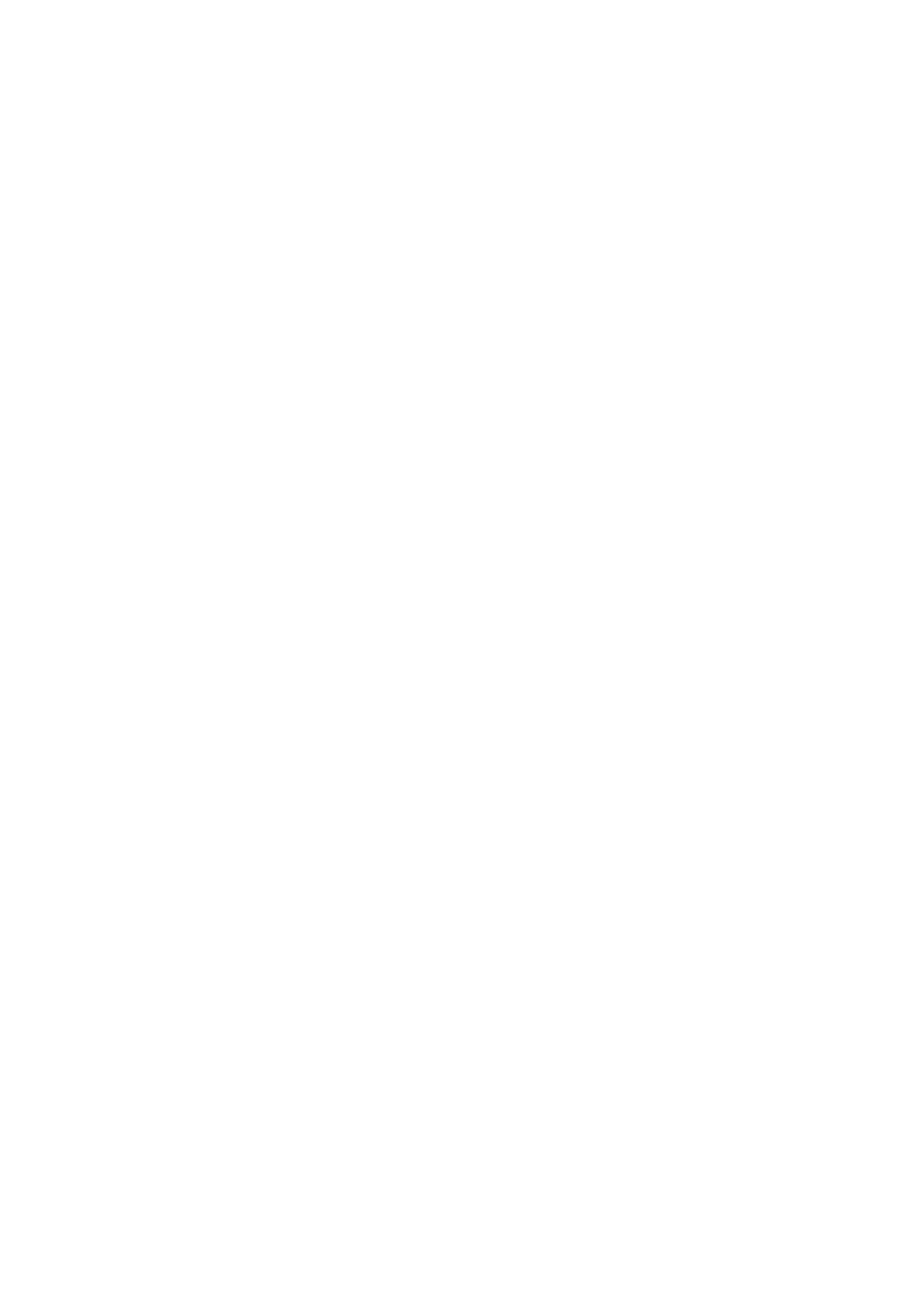

Resolution number IMSB/2019/58

MOVED by IMSB Member T Kake, seconded by IMSB Member L Ngamane: That the Independent Māori Statutory Board:

a) accept the apology from T, Hohneck for absence.

**CARRIED**

## **2 Declaration of Interest**

There were no declarations of interest.

### **3 Confirmation of Minutes**

Resolution number IMSB/2019/5939

MOVED by IMSB Member T Henare, seconded by IMSB Member L Ngamane:

That the Independent Māori Statutory Board:

a) confirm the ordinary minutes of its meeting, held on Monday, 7 October 2019 and the extraordinary minutes of its meeting, held on Friday, 1 November 2019, including the confidential section, as a true and correct record.

#### **CARRIED**

#### **4 Extraordinary Business**

There was a late item report District Licensing Appointment to add to C1.

### **5 Financial Management Report September 2019**

Resolution number IMSB/2019/6040

MOVED by IMSB Member T Henare, seconded by IMSB Member R Blair:

That the Independent Māori Statutory Board:

a) receive the Financial Report to  $30<sup>th</sup>$  September 2019.

#### **CARRIED**

#### **6 Board Issues and Opportunities 2019-22**

Resolution number IMSB/2019/6141

MOVED by Chairperson D Taipari, seconded by Member J Smith:

That the Independent Māori Statutory Board:

- a) receive the report on Board Issues and Opportunities 2019-22
- b) adopt the Board Strategic Work Priorities 2019-22

## **CARRIED**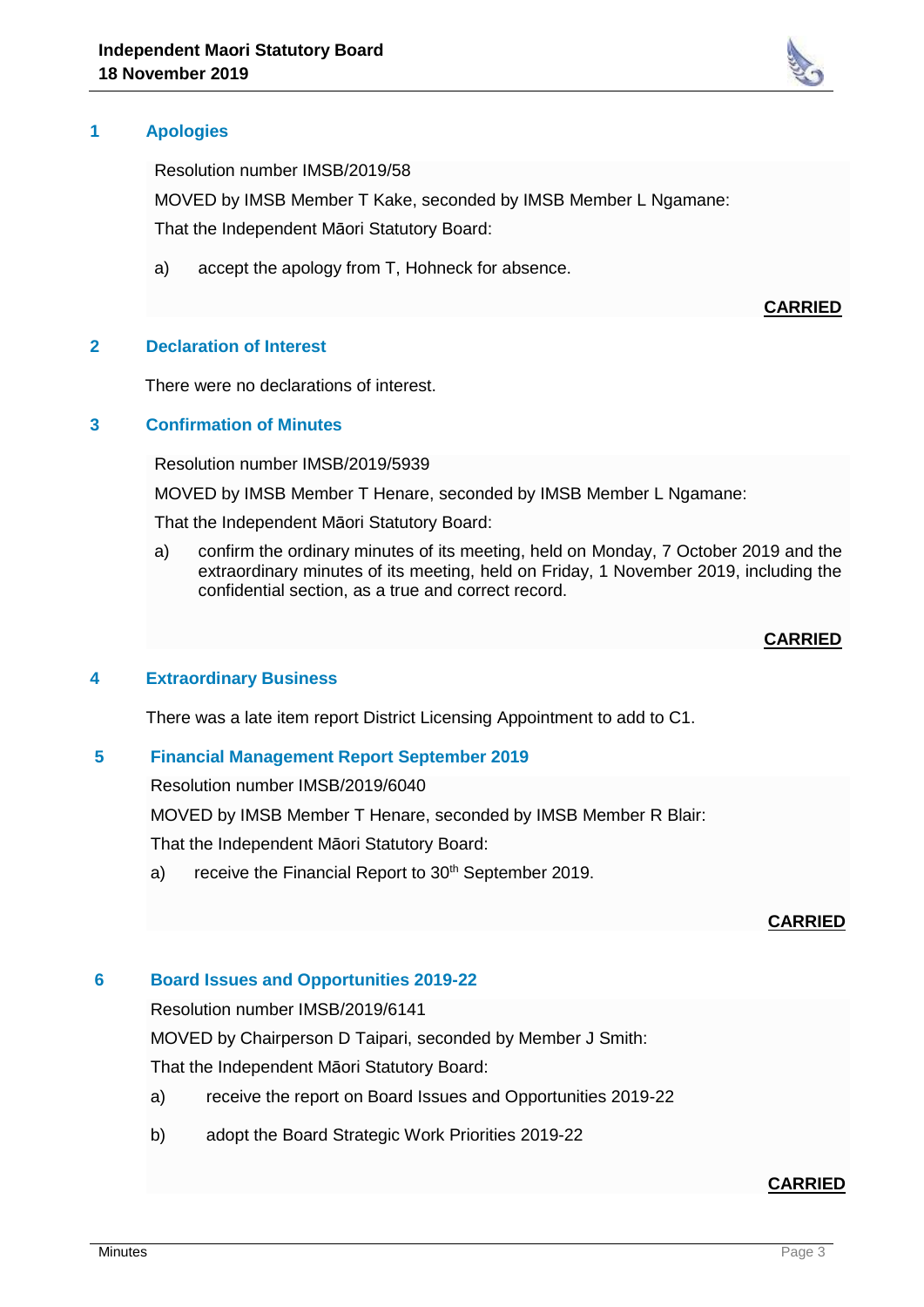

# **7 Auckland Council Māori Outcomes Report 2018-19**

Resolution number IMSB/2019/62

MOVED by IMSB Member T Henare, seconded by IMSB Member R Blair:

That the Independent Māori Statutory Board:

a) receive the report on Auckland Council Māori Outcomes Report 2018/19

# **CARRIED**

# **8 Procedural motion to exclude the public**

Resolution number IMSB/2019/63

MOVED by IMSB Member R Blair, seconded by IMSB Member L Ngamane:

That the Independent Māori Statutory Board:

- a) exclude the public from the following part(s) of the proceedings of this meeting.
- b) agree that <<ENTER NAME, TITLE OF PERSON>> be permitted to remain for Confidential Item <<CONFIDENTIAL ITEM NO.>>:<<ITEM TITLE>> after the public has been excluded, because of their knowledge of <<SPECIFY>>, which will help the Independent Maori Statutory Board in its decision-making.

The general subject of each matter to be considered while the public is excluded, the reason for passing this resolution in relation to each matter, and the specific grounds under section 48(1) of the Local Government Official Information and Meetings Act 1987 for the passing of this resolution follows.

This resolution is made in reliance on section 48(1)(a) of the Local Government Official Information and Meetings Act 1987 and the particular interest or interests protected by section 6 or section 7 of that Act which would be prejudiced by the holding of the whole or relevant part of the proceedings of the meeting in public, as follows:

| Reason for passing this resolution                                                                                                                                                 | Particular interest(s) protected                                                                                                                                                                                                                                                                                                                                                                                                                                                                                                              | Ground(s) under section 48(1) for                                                                                                                                                               |
|------------------------------------------------------------------------------------------------------------------------------------------------------------------------------------|-----------------------------------------------------------------------------------------------------------------------------------------------------------------------------------------------------------------------------------------------------------------------------------------------------------------------------------------------------------------------------------------------------------------------------------------------------------------------------------------------------------------------------------------------|-------------------------------------------------------------------------------------------------------------------------------------------------------------------------------------------------|
| in relation to each matter                                                                                                                                                         | (where applicable)                                                                                                                                                                                                                                                                                                                                                                                                                                                                                                                            | the passing of this resolution                                                                                                                                                                  |
| The public conduct of the part of<br>the meeting would be likely to result<br>in the disclosure of information for<br>which good reason for withholding<br>exists under section 7. | $s7(2)(f)(ii)$ - The withholding of the<br>information is necessary to<br>maintain the effective conduct of<br>public affairs through the protection<br>of such members, officers.<br>employees and persons from<br>improper pressure or harassment.<br>In particular, the report contains<br>$s7(2)(f)(i)$ – The free and frank<br>expression of opinions by or<br>between or to members of officers<br>or employees of any local authority,<br>or any persons to whom section 2<br>(5) of this act applies, in the course<br>of their duty. | s48(1)(a)<br>The public conduct of the part of<br>the meeting would be likely to result<br>in the disclosure of information for<br>which good reason for withholding<br>exists under section 7. |

# **C1 Board Appointments to Council Committees**

## **C2 Update on Māori Report and Data Issues of Significance Report**

| Reason for passing this resolution                                         | Particular interest(s) protected                                            | Ground(s) under section 48(1) for |
|----------------------------------------------------------------------------|-----------------------------------------------------------------------------|-----------------------------------|
| in relation to each matter                                                 | (where applicable)                                                          | the passing of this resolution    |
| The public conduct of the part of<br>the meeting would be likely to result | $\mid$ s7(2)(f)(ii) - The withholding of the<br>information is necessary to | s48(1)(a)                         |